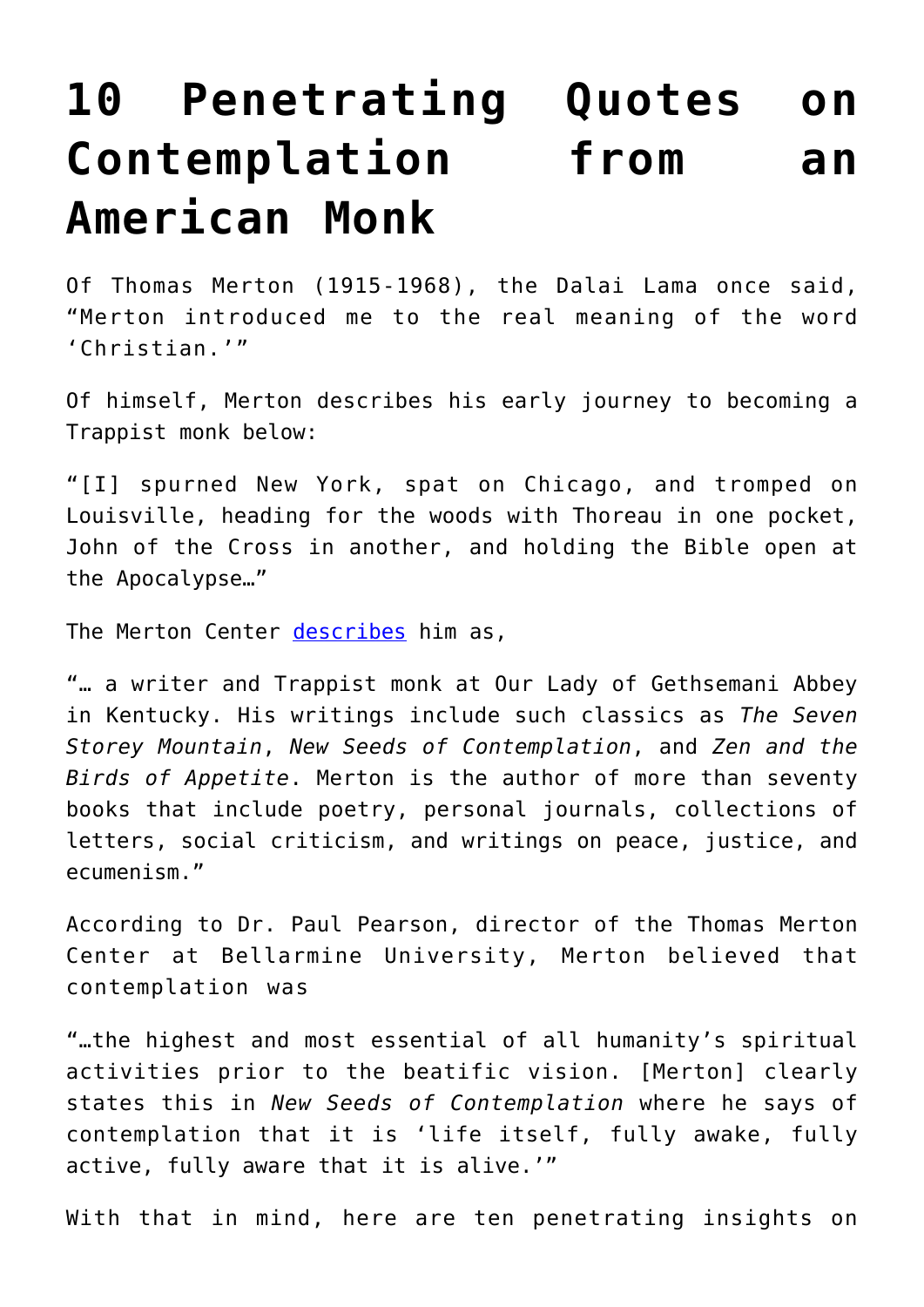contemplation and modernity from the Cistercian monk and priest:

- 1. "Contemplation must be possible if man is to remain human."
- 2. "Man has an instinctive need for harmony and peace, for tranquility, order, and meaning. None of those seem to be the most salient characteristics of modern society."
- 3. "…there had once existed a more leisurely and more spiritual way of life – and that this was the way of their ancestors."
- 4. "We must face the fact that the mere thought of contemplation is one which deeply troubles the person who takes it seriously. It is so contrary to the modern way of life, so apparently alien, so seemingly impossible, that the modern man who even considers it finds, at first, that his whole being rebels against it."
- 5. "We would like to be quiet, but our restlessness will not allow it."
- 6. "We seek the meaning of our life in activity for its own sake, activity without objective, efficacy without fruit, scientism, the cult of unlimited power, the service of the machine as an end in itself."
- 7. "The reason for this inner confusion and conflict is that our technological society has no longer any place in it for wisdom that seeks truth for its own sake."
- 8. "The contemplative way requires first of all and above all renunciation of this obsession with the triumph of the individual or collective will to power…"